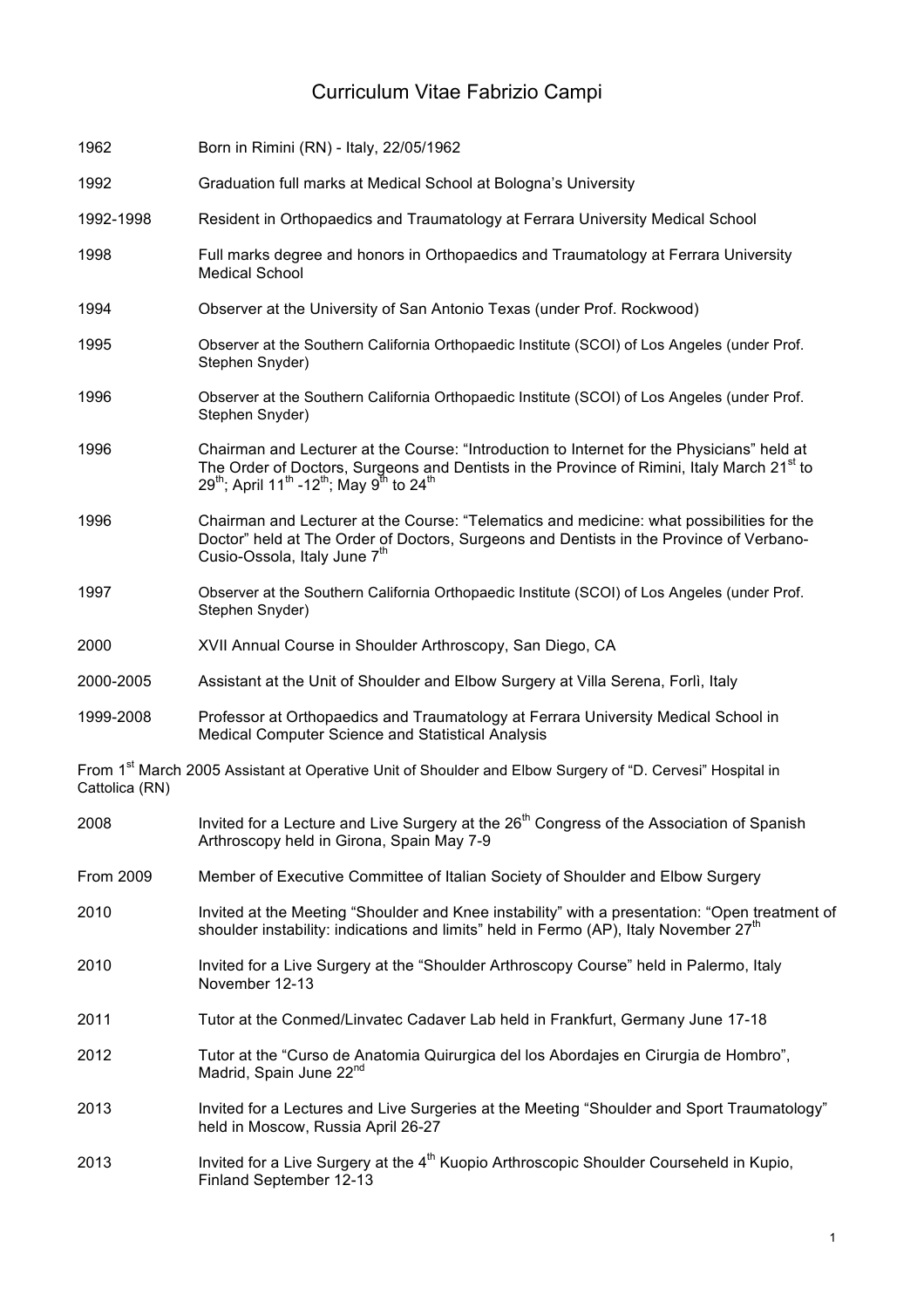| 2013      | Invited to present "Pain in the Patient daily living" held at The Order of Doctors, Surgeons<br>and Dentists in the Province of Rimini, Italy September 26 <sup>th</sup>           |
|-----------|------------------------------------------------------------------------------------------------------------------------------------------------------------------------------------|
| 2013      | Faculty Member at the 1 <sup>st</sup> National Congress "Sport Traumatology: The Battle" held in<br>Ancona, Italy September 28-29                                                  |
| 2013      | Invited for a Lecture at the XV-LEA Congress National De Ortopedie Si Traumatologie held<br>in Cluj-Napoca, Romania October 2-4                                                    |
| 2013      | Chairman at S.I.C.S.eG. Meeting at the S.I.O.T. Congress held in Genova, Italy October 26 <sup>th</sup>                                                                            |
| 2013      | Invited for Presentation and Live Surgery at the Meeting "G-H instability and bone-loss" held<br>in Milan, Italy November 15 <sup>th</sup>                                         |
| 2013      | Tutor at the "Arthrex Shoulder Course" held in Munich ArthroLab, Germany November 28 <sup>th</sup>                                                                                 |
| 2014      | Chairman at 3 <sup>rd</sup> edition of "Chirurgia Spalla Milano" held in Rozzano (MI), Italy February 10-12                                                                        |
| 2014      | Chairman at the ISIAT Educational Course held in Barcelona, Spain March 28-30                                                                                                      |
| 2014      | Transcontinental Maters Course in Shoulder Arthroplasty, Venice, Italy April 4 <sup>th</sup>                                                                                       |
| 2014-2015 | From September 1 <sup>st</sup> 2014 to August 31 <sup>st</sup> 2015 Chief Manager of Orthopaedic and<br>Traumatology Department of San Marino State Hospital - San Marino Republic |
| 2015      | 22 <sup>nd</sup> -25 <sup>th</sup> April invited to a XI Congress of the Russian Arthroscopic Society for a<br>presentation and live surgery                                       |
| 2015      | 3 <sup>rd</sup> -4 <sup>th</sup> July tutor in cadaver lab at BFR Biomet Shoulder Course in Rotterdam (NL)                                                                         |
| 2015      | From September 1 <sup>st</sup> Consultant in Shoulder and Elbow Surgery in Orthopaedic Department<br>of San Marino State Hospital - San Marino Republic                            |
| 2015      | From September 1 <sup>st</sup> OrthoSport Group Coordinator in Villa Serena Private Clinic in Forlì - Italy                                                                        |

#### **Member of**

- Italian Society of Shoulder and Elbow Surgery

- European Society for Surgery of the Shoulder and the Elbow (Ordinary Member)
- Italian Society of Orthopaedic and Traumatology Surgical experience

#### **Surgical experience**

500 surgeries (shoulder and elbow) per year in the last ten years (70% arthroscopies, 30% open surgery – prosthesis and traumatology).

#### **Professional Qualifications**

Organizer of courses, conferences and cadaver lab in shoulder surgery in Italy and in the rest of the Europe - Frankfurt (DE), Nice (FR), Barcelona and Madrid (ES)

### **IT Skills**

Formation in Windows, MS Office, currently Mac User, E-mail and Internet

#### **Foreign Languages**

Good working knowledge of English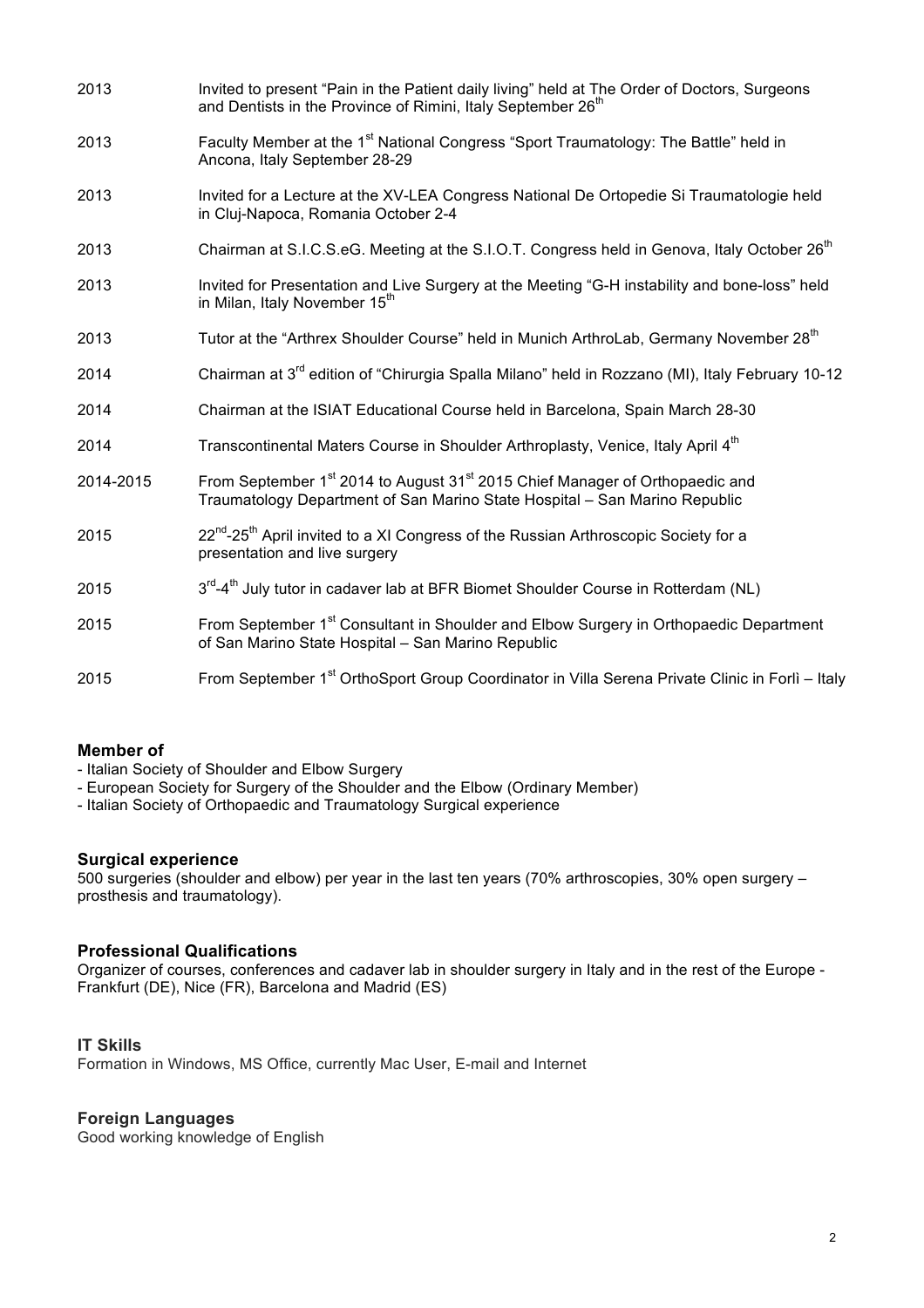# **ESSENTIAL CONGRESS AND COURSES**

## **SECEC - ESSSE Congress (European Society for Surgery of the Shoulder and the Elbow)**

#### *Attendance:*

- 18<sup>th</sup> Congress held in Heidelberg, Austria, 24-27 September 2003
- $5<sup>th</sup>$  Advanced Course on Shoulder Arthroscopy 2003, held on 23-28 January 2003 at the Conference Center in Val d'Isère, France
- 19<sup>th</sup> Congress held in Rome, 21-24 September 2005
- Nice Shoulder Course 2006 Nice, France 1-3 June
- Closed Meeting held in Frankfurt, Germany 2007
- 21<sup>st</sup> Congress held in Bruges, Belgium 17-20 September 2008
- 22<sup>nd</sup> Congress held in Madrid, Spain 16-19 September 2009
- Nice Shoulder Course 2010 Nice, France 20-22 May
- 23<sup>rd</sup> Congress held in Lyon, France 14-17 September 2011

#### *Oral Presentation:*

- Arthroscopic Approach to bony Bankart Lesion. P.Paladini, F.Campi, G.Porcellini: 16<sup>th</sup> Congress of the European Society for Surgery of the Shoulder and the Elbow held in Budapest, Hungary, 18-21 September 2002
- Delta III prosthesis as revision device in sequelae of shoulder primary hemiarthroplasty. P. Paladini, F. Campi, G. Porcellini. SECEC-ESSSE Closed Meeting held in Salzburg, Austria, 23 September 2004
- Arthroscopic Treatment Of Acute And Chronic Bony-Bankart Lesion. G.Porcellini, F.Campi, P.Paladini. SECEC-ESSSE Closed Meeting held in Salzburg, Austria, 23 September 2004
- Arthroscopic approach to glenoid fracture. P.Paladini, F.Campi, G.Porcellini. 21h Congress of the European Society for Surgery of the Shoulder and the Elbow held in Bruges, Belgium, 17-20 September 2008
- Osteolytic lesion of greater tuberosity in calcific tendinitis of the shoulder: G.Porcellini, F.Campi, F.Pegreffi, P.Paladini. 22h Congress of the European Society for Surgery of the Shoulder and the Elbow held in Madrid, Spain, 16-19 September 2009
- Predisposing factors for recurrent shoulder dislocation after arthroscopic treatment. G.Porcellini, F.Campi, F.Pegreffi, P.Paladini. 22h Congress of the European Society for Surgery of the Shoulder and the Elbow held in Madrid, Spain, 16-19 September 2009
- Subscapularis strength recovery in Bristow-Latarjet procedure. P.Paladini, F.Campi, G.Merolla, A.Pellegrini, G.Porcellini. 22h Congress of the European Society for Surgery of the Shoulder and the Elbow held in Madrid, Spain, 16-19 September 2009
- Reparation artroscopia in estabilidad. A donde vamos? 2° Curso de Artroscopia de Hombro "Instabilidad glenohumeral" Barcelona June 27-28 2013 Hospital Universitari de Bellvitge
- SECEC-ESSSE CLOSED MEETING, Madrid September 19-21 2013:

1. "Arthroscopic remplissage for shoulder instability: does it affect strength of posterior cuff?" – F.Campi, M.Saporito, P.Paladini, G.Merolla, G.Porcellini

2. "Arthroscopically assisted shoulder arthrodesis: is it an effective technique?" – G.Porcellini, Felix Savoie III, F.Campi, G.Merolla, P.Paladini

#### *Poster Presentation:*

- Multidirectional instability: Pathology of the capsulo-labral tissue. A.Gigante, M.Marinelli, P.Paladini, F.Campi, G.Porcellini: 16<sup>th</sup> Congress of the European Society for Surgery of the Shoulder and the Elbow held in Budapest, Hungary, 18-21 September 2002
- Arthroscopic treatment of calcifying tendinitis of the shoulder: clinical and ultrasonographic findings at 1 to 5 years of follow-up. G.Porcellini, F.Campi, P.Paladini, M.Paganelli. 16<sup>th</sup> Congress of the European Society for Surgery of the Shoulder and the Elbow held in Budapest, Hungary, 18-21 September 2002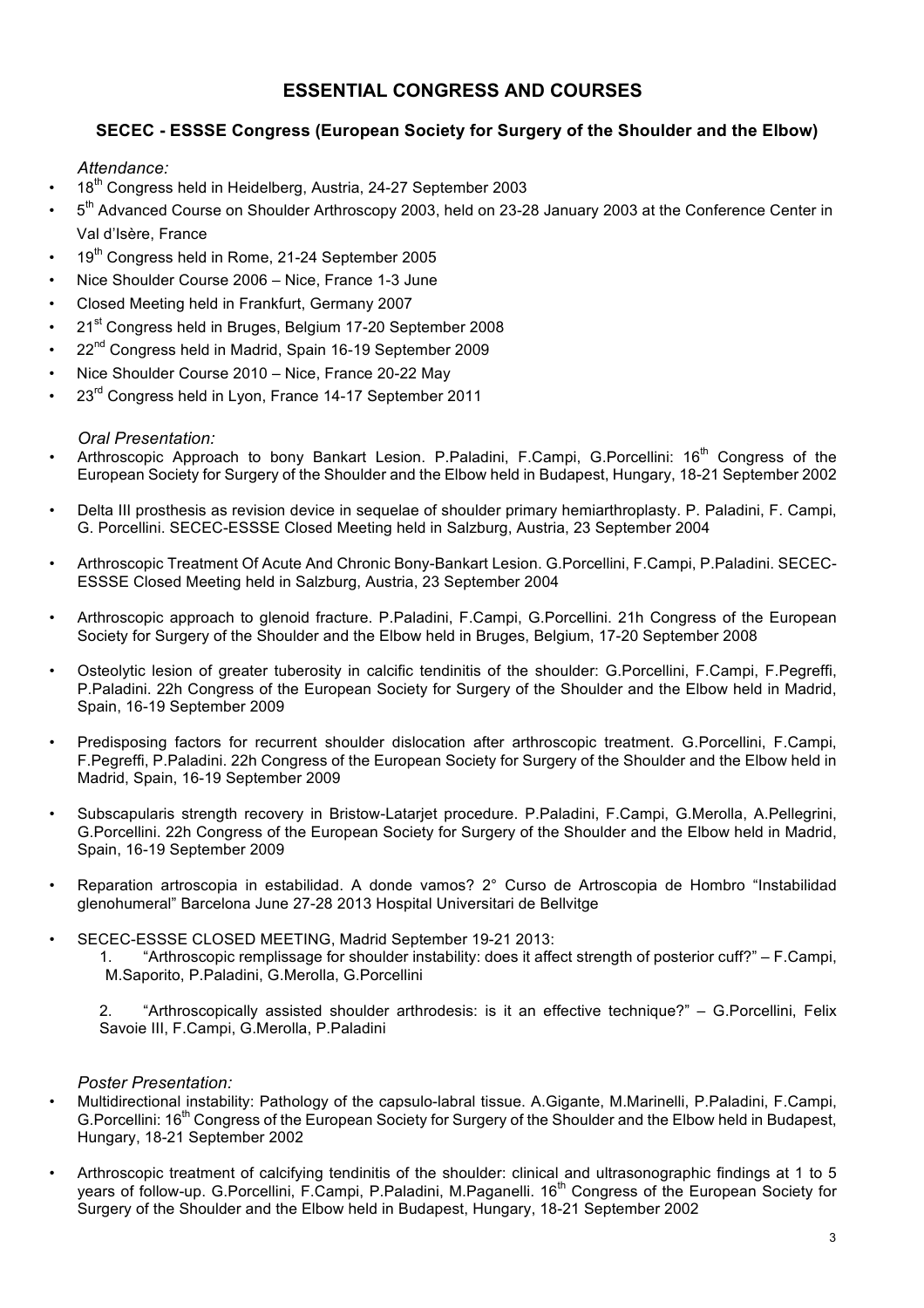- Delta III prosthesis as revision device in sequelae of shoulder primary hemiarthroplasty. P.Paladini, F.Campi, G.Porcellini. SECEC-ESSSE Closed Meeting held in Salzburg, Austria, 23 September 2004
- Arthroscopic Treatment Of Acute And Chronic Bony-Bankart Lesion. G.Porcellini, F.Campi, P.Paladini. SECEC-ESSSE Closed Meeting held in Salzburg, Austria, 23 September 2004
- Delta III prosthesis as revision device in sequelae of shoulder hemiarthroplasty P.Paladini, F.Campi, G.Porcellini 19<sup>th</sup> Congress of the European Society for Surgery of the Shoulder and the Elbow held in Rome, 21-24 September 2005 - Best Poster Prize
- Chronic distal biceps rupture: brachial muscle belly graft. G.Porcellini, P.Paladini, F.Campi, G.Merolla. 21h Congress of the European Society for Surgery of the Shoulder and the Elbow held in Bruges, Belgium, 17-20 September 2008
- Gleno-humeral arthritis in young patients: glenoid resurfacing with meniscus. G.Porcellini, P.Paladini, F.Campi, F.Pegreffi. 21h Congress of the European Society for Surgery of the Shoulder and the Elbow held in Bruges, Belgium, 17-20 September 2008
- Outcomes of the reverse shoulder prosthesis for the treatment of failed hemiarthroplasty or fixation of proximal humeral fractures. G.Porcellini, P.Paladini, F.Campi, F.Pegreffi, N.Lollino. 21h Congress of the European Society for Surgery of the Shoulder and the Elbow held in Bruges, Belgium, 17-20 September 2008
- Acute vs chronic bony bankart treated arthroscopically: long-term outcome. G.Porcellini, F.Campi, P.Paladini. 21h Congress of the European Society for Surgery of the Shoulder and the Elbow held in Bruges, Belgium, 17- 20 September 2008
- Risk factors affecting recurrence rate in patients affected by traumatic unidirectional instability arthroscopically treated. G.Porcellini, P.Paladini, F.Campi, F.Pegreffi. 21h Congress of the European Society for Surgery of the Shoulder and the Elbow held in Bruges, Belgium, 17-20 September 2008
- Shoulder instability and cuff tears in patients aged between 40 to 60 years old. G.Porcellini, P.Paladini, F.Campi, F.Pegreffi. 21h Congress of the European Society for Surgery of the Shoulder and the Elbow held in Bruges, Belgium, 17-20 September 2008
- Arthroscopic treatment of calcifying tendonitis of the shoulder: does the residual calcium affect clinical outcomes? G.Porcellini, P.Paladini, F.Campi. 21h Congress of the European Society for Surgery of the Shoulder and the Elbow held in Bruges, Belgium, 17-20 September 2008
- Tuberosity osteolysis affects clinical outcomes in patients with calcifying tendinitis of the shoulder. G.Porcellini, P.Paladini, F.Campi, F.Pegreffi. 21h Congress of the European Society for Surgery of the Shoulder and the Elbow held in Bruges, Belgium, 17-20 September 2008
- Massive rotator cuff tears and suprascapular neuropathy: can the arthroscopic technique repair improve the status of the nerve? G.Porcellini, P.Paladini, F.Campi, M.Saporito. 21h Congress of the European Society for Surgery of the Shoulder and the Elbow held in Bruges, Belgium, 17-20 September 2008
- Rotator cuff suture: enhancing double row technique using a reinforced side to side suture. P.Paladini, F.Campi, G.Porcellini. 21h Congress of the European Society for Surgery of the Shoulder and the Elbow held in Bruges, Belgium, 17-20 September 2008
- Shoulder stiffness: 360 capsulotomy with double posterior portals. G.Porcellini, P.Paladini, F.Campi, F.Pegreffi. 21h Congress of the European Society for Surgery of the Shoulder and the Elbow held in Bruges, Belgium, 17- 20 September 2008
- Shoulder instability: remplissage technique. P.Paladini, F.Campi, G.Porcellini, F.Pegreffi. 21h Congress of the European Society for Surgery of the Shoulder and the Elbow held in Bruges, Belgium, 17-20 September 2008
- Pectoralis Minor transfer for irreparable subscapularis tears. P.Paladini, F.Campi, G.Merolla, G.Porcellini. 24h Congress of the European Society for Surgery of the Shoulder and the Elbow held in Dubrovnik, Croatia, 19-22 September 2012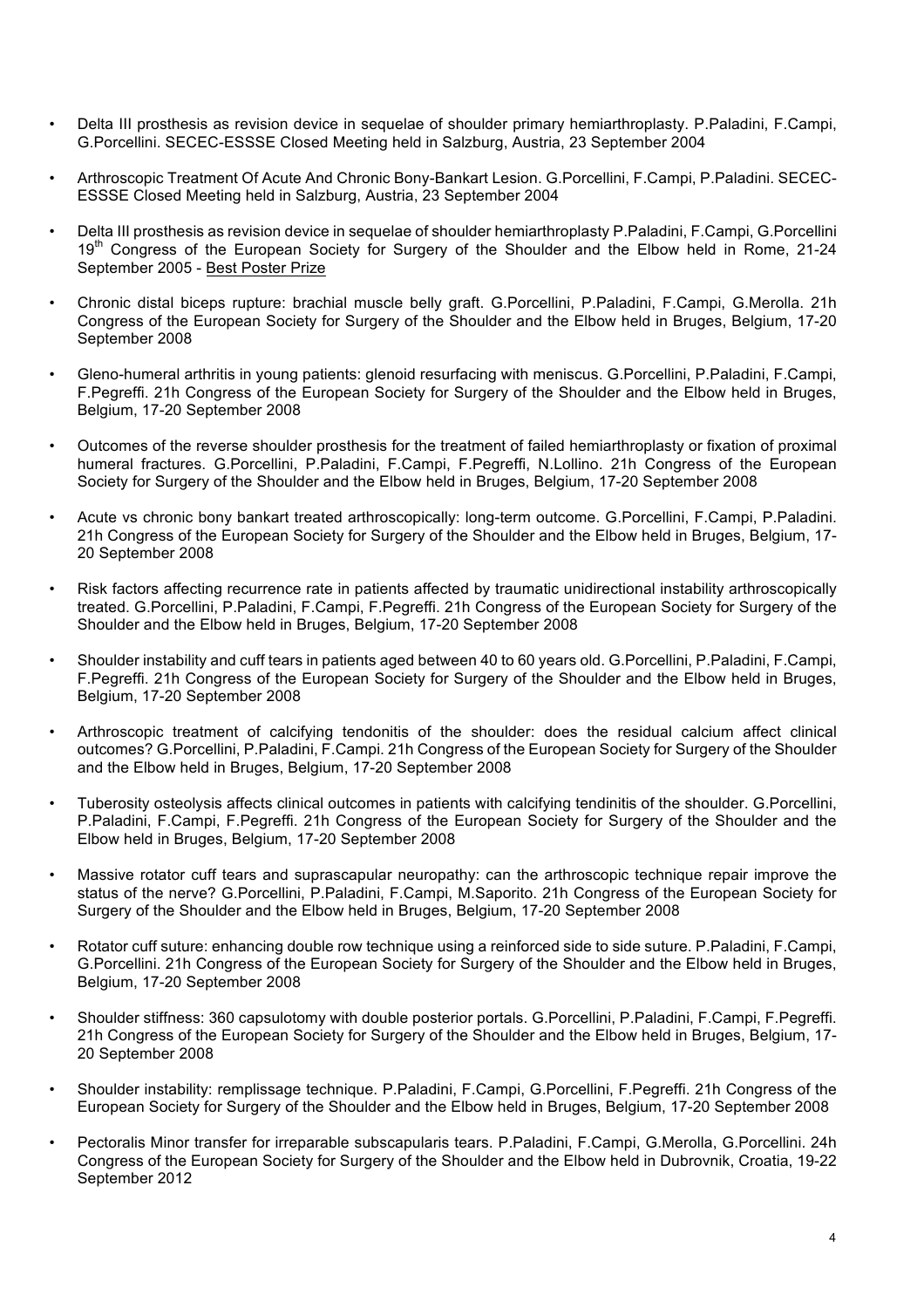- Arthroscopic remplissage for shoulder instability: Does it affect strength of posterior cuff? F.Campi, M.Saporito, P.Paladini, G.Merolla, G.Porcellini SECEC Closed Meeting – Madrid 21-22 September 2013
- Arthroscopically assisted shoulder arthrodesis: is it an effective technique G.Porcellini, F.Savoie, F.Campi, G.Merolla, P.Paladini. SECEC Closed Meeting – Madrid 21-22 September 2013

#### **American Academy of Orthopaedic Surgeons – Annual meeting**

*Poster Presentation:*

• Poster No. P451 - Scapular Kinematics Before and After Posterior Capsular Stretching in Asymptomatic Baseball Pitchers: A.Pellegrini, MD, P.M.Tonino, MD, P.Paladini, MD, F.Campi, MD, G.Porcellini, MD, Cattolica, Italy Meeting of American Academy of Orthopaedic Surgeons held March 11-15, 2014 in New Orleans, LU

*Oral Presentation:*

- Paper No. 271 Arthroscopic treatment of calcifying tendinitis of the shoulder: clinical and ultrasonographic follow-up findings at 2 to 5 years. G.Porcellini, F.Campi, P.Paladini. 70th Annual meeting of the American Academy of Orthopaedic Surgeons held February 5-9, 2003 in New Orleans, LU
- Paper No. 209 Resorbable Devices for Arthroscopic Stabilization of the Shoulder are Really Harmless? C.A.Augusti, MD, P.Paladini, MD, F.Campi, MD, M.Bigoni, MD, G.Porcellini, MD. Meeting of American Academy of Orthopaedic Surgeons held March 11-15, 2014 in New Orleans, LU

#### **ICSS – Washington 2004**

Attendance in 9<sup>th</sup> ICSS, held in Washington 2-5 May 2004

#### **ICSES - Edinburgh 2010**

Attendance 11<sup>th</sup> ICSES, held in Edinburgh 5-8 September 2010

- 1. Gleno-humeral arthritis in young patients: humerus resurfacing prostheses and meniscus interposition. International Congress in Shoulder and Elbow Surgery, book, Edinburgh, 5-8 September 2010.
- 2. Long-term subscapularis recovery after Bristow-Latarjet procedure. International Congress in Shoulder and Elbow Surgery, book, Edinburgh, UK 5-8 September 2010.
- 3. "Clinical and Radiographic findings in asymptomatic baseball pitchers: the italian experience" G.Porcellini, A.Pellegrini, F.Campi, P.Paladini, F.Pegreffi., book, Edinburgh, UK 5-8 September 2010.

## **ASES - Chicago 2013**

1. Surgical treatment of chronic acromionclavicular dislocation with biologic graft vs. artificial ligament at long term follow-up. P.Paladini, G.Merolla, F.Fauci, F.Campi, G.Porcellini. American Shoulder and Elbow Surgeons, Chicago (IL), March 23 2013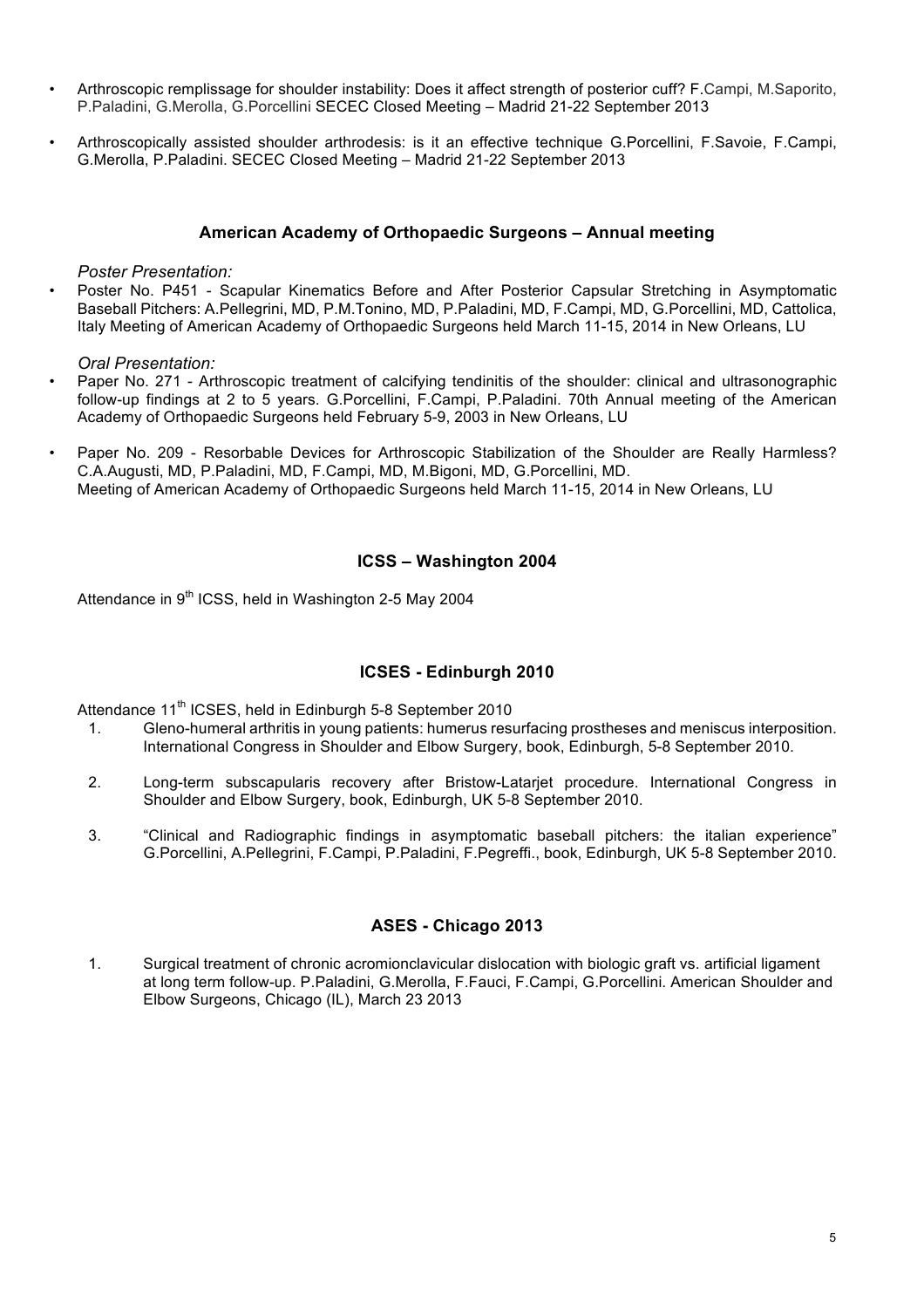# **ESSENTIAL PUBLICATIONS**

- 1. "Osteolysis of the distal clavicle". J. Sport Traumatol. Rel. Res. Vol 15, n° 3, 1993, SECEC Poster: in Barcellona, Giugno 1994: "Double glenoid in grave osteoarthritis of the shoulder. Dysplasia or metaplasia?".
- 2. "Rottura della cuffia dei rotatori in associazione con problemi neurologici. Descrizione di 2 casi". Chirurgia degli Organi di Movimento Vol. LXXIX - Fasc. III – 1994
- 3. "Osteoarthritis caused by synovial chondromatosis of the shoulder". Journal of Shoulder and Elbow Surgery Vol.  $3 N° 6 - 1994$
- 4. "Rottura della cuffia dei rotatori nella sindrome da attrito della spalla. Ecografia e artrografia: due metodiche diagnostiche a confronto". La Radiologia Medica 88: 564-568, 1994
- 5. "Conflitto gleno-omerale da corpo estraneo. Descrizione di un caso". Riv. Chir. Riab. Mano Arto Sup., 32 (2-3) – 1995
- 6. Chapter "Traumatologia": G.Porcellini, F.Campi, A.Frustaglia, in Manuale di Geriatria e Gerontologia, A.E.Tàmmaro, G.Casale, A.Frustaglia; McGraw-Hill Milano 1996: 348-372
- 7. "Tendinopatia calcifica della cuffia dei rotatori con osteolisi trochitea. Rara complicanza clinico-radiologica". Chirurgia degli Organi di Movimento Vol. LXXXI - Fasc. II – 1996
- 8. "Stress fracture of the femoral neck in a beta-thalassemic patient". The Italian Journal of Pediatric Orthopaedics Vol. XII - Fasc. 1 – 1996
- 9. "Valutazione con test isocinetico dei pazienti operati per lesioni chirurgica della cuffia dei rotatori". Chirurgia degli Organi di Movimento Vol. LXXXI - Fasc. III – 1996
- 10. "Gangli e pseudogangli dell'articolazione acromion-claveare". Giornale Italiano di Ortopedia e Traumatologia Vol. XXII – Fasc. 3 - Settembre 1996
- 11. "Traumatologia". Capitolo in: "Manuale di Geriatria e Gerontologia" a cura di A.E.Tàmmaro, G.Casale, A.Frustaglia - McGraw-Hill - Milano 1996
- 12. "Frozen shoulder caused by prolonged use of phenobarbital". Abstract Book of 10° SECEC Congress Salisburgo (Austria), 15-17 Settembre 1997
- 13. "Problemi legati alla tutela della privacy". Capitolo in: "L'analisi dei risultati nella patologia dell'apparato locomotore" a cura di R.Padua, E.Romanini, G.Zanoli – Guerrini e Associati - Milano 1998
- 14. "Traumi della radice dell'arto superiore: lesioni ortopediche". In "Chirurgia Vascolare in Ortopedia Argomenti di Chirurgia" a cura di G.Galloro – EdiSES, Napoli 1998
- 15. "Emiartroplastica di spalla. Esperienza clinica di 18 casi trattati con endoprotesi monoblocco di Neer" Chirurgia degli Organi di Movimento Vol. LXXXIV Fasc. I – 1999
- 16. Porcellini G., Campi F., Paladini P., Piu M.: "Acute Complex SLAP Lesion" Arthroscopy: Vol. 15, N° 8, 1999
- 17. Porcellini G., Campi F., Paladini P.: "La spalla rigida indotta dall'uso di farmaci antiepilettici" Artroscopia: Vol.1, N° 1, 2000
- 18. Porcellini G., Campi F., Piu M., Paladini P.: "Complex traumatic-degenerative injury of the proximal metaepiphysis of the humerus" Chir. Organi Mov. LXXXVI, 55-58, 2001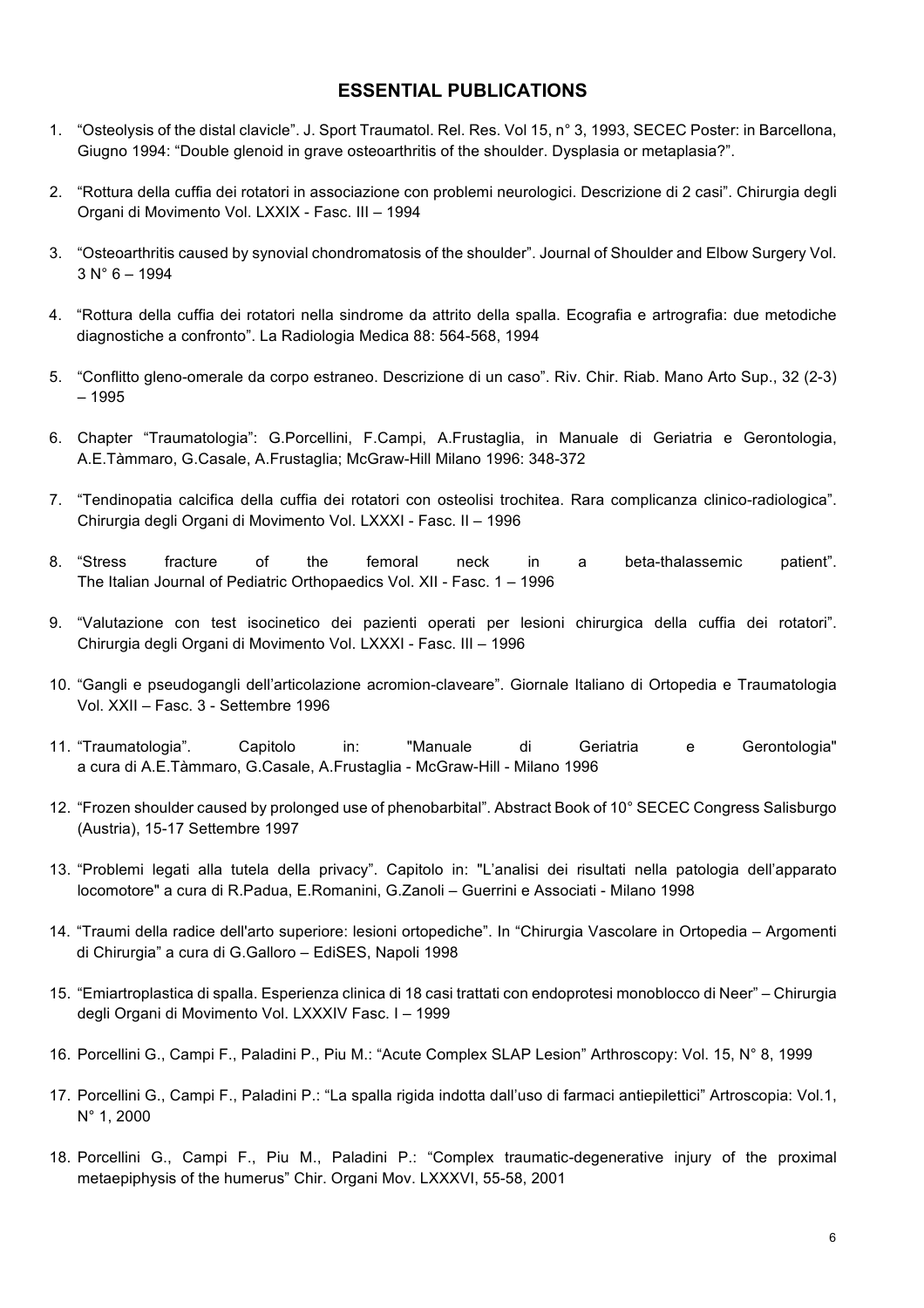- 19. Porcellini G., Campi F., Paladini P.: "Articular Impingement in Malunited Fracture of the humeral head: a case report" in press: accepted for publication on Arthroscopy
- 20. Porcellini G., Campi F., Paladini P.: "Arthroscopic Approach to Acute Bony Bankart Lesion" accepted for publication on Arthroscopy
- 21. Porcellini G., Campi F., Paladini P.: "Articular impingement in malunited fracture of the humeral head". Arthroscopy. 2002 Oct; 18(8): E39
- 22. Porcellini G., Campi F., Paladini P., Paganelli M.: "Trattamento protesico". In: Le fratture prossimali dell'omero nell'adulto e nel bambino. U.De Nicola, A.Pannone. Springer-Verlag Italia, Milano 2002
- 23. It. Biol. Med., 22 (Suppl. 1 al n. 1-2), 140, 2002
- 24. Porcellini G., Campi F., Paladini P.: "La tecnica chirurgica artroscopica di riparazione della cuffia dei rotatori della spalla". Riv. It. Biol. Med., 22 (Suppl. 1 al n. 1-2), 333-337, 2002
- 25. Porcellini G., Campi F., Paladini P..: "La tecnica chirurgica di riparazione artroscopica della spalla instabile". Riv. It. Biol. Med., 22 (Suppl. 1 al n. 1-2), 365-367, 2002
- 26. Porcellini G., Campi F., Paladini P., Paganelli M.: "Rottura CLB, SLAP e conflitto supero-interno: diagnostica strumentale vs. artroscopica". G.I.O.T. 2002; 28 (Suppl. 1): S632-5
- 27. Porcellini G., Castagna A., Campi F., Paladini P.: "La Spalla: Patologia, Tecnica Chirurgica, Riabilitazione". Verduci Ed. – Roma, 2003
- 28. Porcellini G., Campi F., Paladini P., Paganelli M.: "Fratture articolari della spalla. Potenzialità dell'artroscopia". Riv. It. Biol. Med., 23 (Suppl. 1 al n. 1-2), 286-8, 2003
- 29. Porcellini G., Campi F., Paladini P., Paganelli M.: "Artropatia concentrica: Emiartroprotesi vs artroprotesi totale nella spalla". Riv. It. Biol. Med., 23 (Suppl. 1 al n. 1-2), 500, 2003
- 30. Porcellini G., Paladini P., Campi F., Paganelli M.: "Arthroscopic treatment of calcifying tendinitis of the shoulder: Clinical and ultrasonographic follow-up findings at two to five years". J. Shoulder Elbow Surg. 2004 Sep-Oct; 13(5): 503-8.
- 31. Porcellini G., Campi F., Paladini P., Paganelli M.: "Soluzioni Chirurgiche nella patologia articolare". In: La Spalla nello Sportivo: Fusco A., Foglia A., Musarra F., Testa M. Ed.: Masson
- 32. Porcellini G., Campi F., Paladini P.: "La protesi di Spalla nell'artrosi gleno-omerale". Sept. 2005. Timeo Editore. ISBN 88-86891 – 74 – 1
- 33. Porcellini G., Campi F., Paladini P.: "Shoulder Replacement" in Osteoarthritis. Sept. 2005. Timeo Editore. ISBN  $88 - 86891 - 74 - 1$
- 34. Paladini P., Campi F., Paganelli M., Porcellini G.: "Comparison between arthroscopy and arthrotomy in the treatment of shoulder instability". Chir. Org. Mov 2005, XC, 1-10
- 35. Paladini P., Collu A., Campi F., Porcellini G.: "The inverse prosthesis as a revision prosthesis in failures of shoulder hemiarthroplasty". Chir Org Mov 2005, XC, 11-21
- 36. Porcellini G., Paladini P., Campi F., Merolla G.: "Arthroscopic neurolysis of the ulnar nerve at the elbow". Chir. Org. Mov 2005, XC, 191-200
- 37. Porcellini G., Paladini P., Campi F., Paganelli M.: "Shoulder instability and related rotator cuff tears: arthroscopic findings and treatment in patients aged 40 to 60 years". Arthroscopy. 2006 Mar; 22(3): 270-6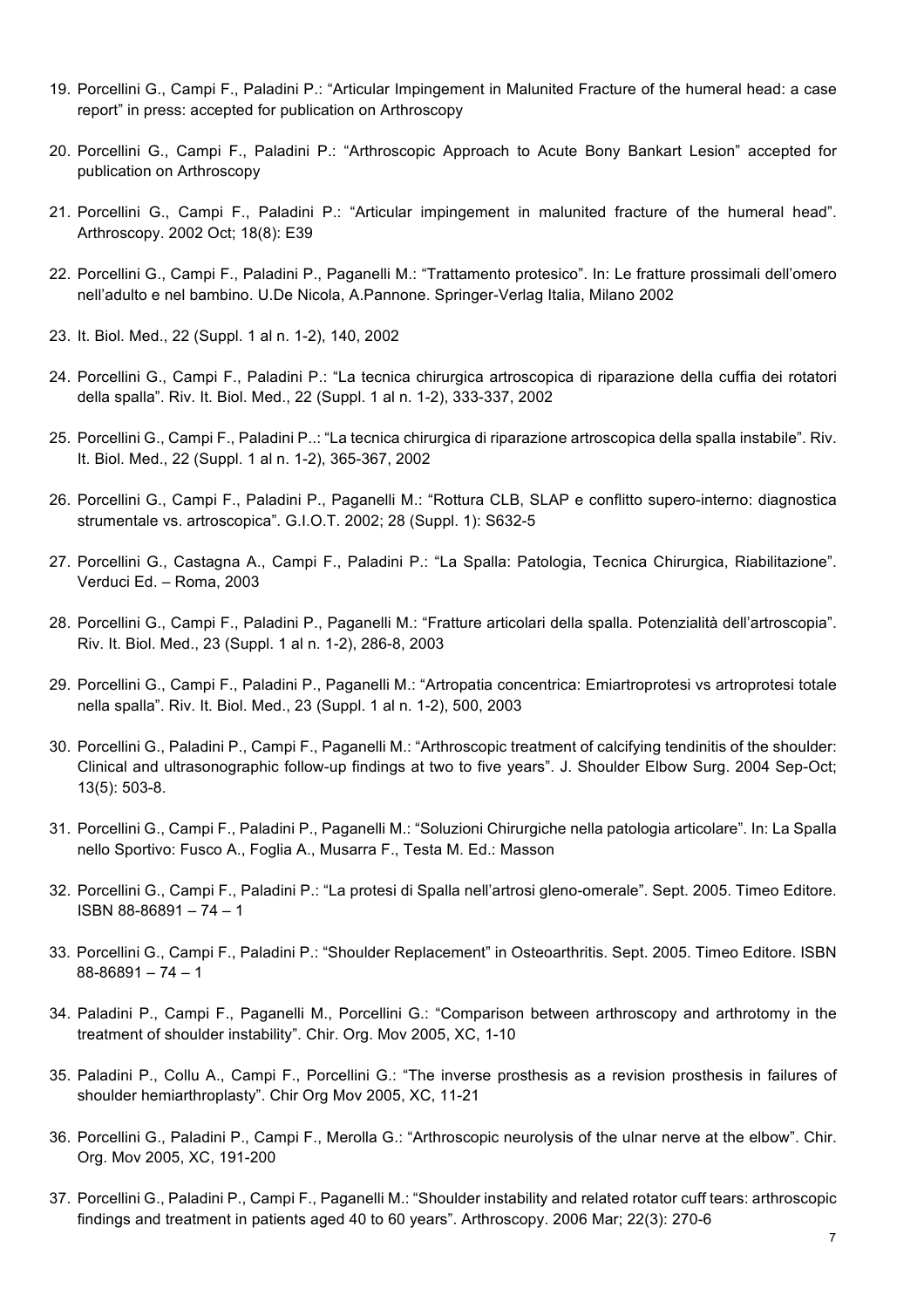- 38. Salvi A. E., Paladini P., Campi F., Porcellini G.: "La metodica di Bristow-Latarjet nelle instabilità di spalla non risolvibili per via artroscopica. Revisione della letteratura e aspetti tecnico-chirurgici". Chir. Org. Mov 2006, XC, 353-364
- 39. Fauci F., Paladini P., Campi F., Porcellini G.: "Ultrasound assisted needling of calcifying tendonitis of the shoulder" Journal of Orthopaedics and Traumatology, Vol. 8, suppl: 1, November 2007, S56
- 40. Merolla G., Paladini P., Campi F., Porcellini G.: "Statistical Significance of results after total shoulder arthroplasty". Journal of Orthopaedics and Traumatology, Vol. 8, suppl: 1, November 2007, S57
- 41. Fauci F., Merolla G., Campi F., Paladini P., Porcellini G.: "The snapping scapula". Journal of Orthopaedics and Traumatology, Vol. 8, suppl: 1, November 2007, S57
- 42. Porcellini G., Paladini P., Campi F., Paganelli M.: "Long-term outcome of acute versus chronic bony Bankart lesions managed arthroscopically". Am. J. Sports Med. 2007 Dec; 35(12): 2067-72. Epub 2007 Oct 31.
- 43. Porcellini G., Campi F., Paladini P., Rossi P., Lollino N.: "Informed consent in shoulder surgery". Chir Organi Mov. 2008 Feb; 91(2): 103-7. Epub 2008 Mar 3.
- 44. Merolla G., Paladini P., Campi F., Porcellini G.: "Efficacy of anatomical prostheses in primary glenohumeral osteoarthritis". Chir. Organi Mov. 2008 Feb;91(2):109-15. Epub 2008 Mar 3.
- 45. Merolla G., Staffa G., Paladini P., Campi F., Porcellini G.: "Endoscopic approach to cubital tunnel syndrome"; J. Neurol. Sciences 2008 – Sept. 52(3): 93-98
- 46. Merolla G., Di Pietto F., Romano S., Paladini P., Campi F., Porcellini G.: "Radiographic analysis of shoulder anatomical arthroplasty". Eur J Radiol. 2008 Oct;68(1): 159-69. Epub 2008 Sep 5.
- 47. Lollino N., Caranzano F., Paladini P., Campi F., Porcellini G.: "Subacromial widening osteotomy of the scapular spine: Surgical technique and literature review". Injury 2009 Feb 16
- 48. G. Merolla, F. Campi, P. Paladini, G.Porcellini: "Surgical approach to acute pectoralis major tendon rupture", G Chir vol. 30 – n. 1-2 pp. 53-57; gen-feb 2009
- 49. G. Merolla, F. Campi, P. Paladini, N. Lollino, F. Fauci, G. Porcellini: "Correlation between Radiographic risk for glenoid component loosening and clinical scores in shoulder arthroplasty". COM – Musculoskeletal Surgery" – 93 Supp. 1 – Marzo 2009 S29
- 50. N. Lollino, P. Paladini, F. Campi, G. Merolla, P. Rossi, G. Porcellini: "Reverse shoulder prosthesis as revision surgery after fractures of the proximal humerus, treated initially by internal fixation or hemiarthroplasty". COM – Musculoskeletal Surgery" – 93 Supp. 1 – Marzo 2009 S35
- 51. G.Porcellini, P.Paladini, F.Campi, F.Pegreffi: "Osteolytic lesion of greater tuberosity in calcific tendinitis of the shoulder". J Shoulder Elbow Surg 2009
- 52. G.Porcellini, F.Campi, P.Paladini, F.Fauci, M.Saporito, G.Merolla: "Rotture irreparabili della cuffia: quando l'artroscopia, quando la trasposizione del gran dorsale? Irreparable cuff tears: when anthroscopy, when latissimus dorsi transfer?" GIOT 2009 suppl. 1
- 53. G.Merolla, F.Campi, P.Paladini, G.Porcellini: "Surgical approach to acute pectoralis major tendon rupture". G. Chir. Vol 30 - n. 1/2 - pp. 53-57 gen-feb 2009
- 54. G.Merolla, F.Campi, P.Paladini, N.Lollino, F.Fauci, G.Porcellini: "Correlation between Radiographic risk for glenoid component loosening and clinical scores in shoulder arthroplasty". Musculoskelet Surg 2009; 93: S29- S34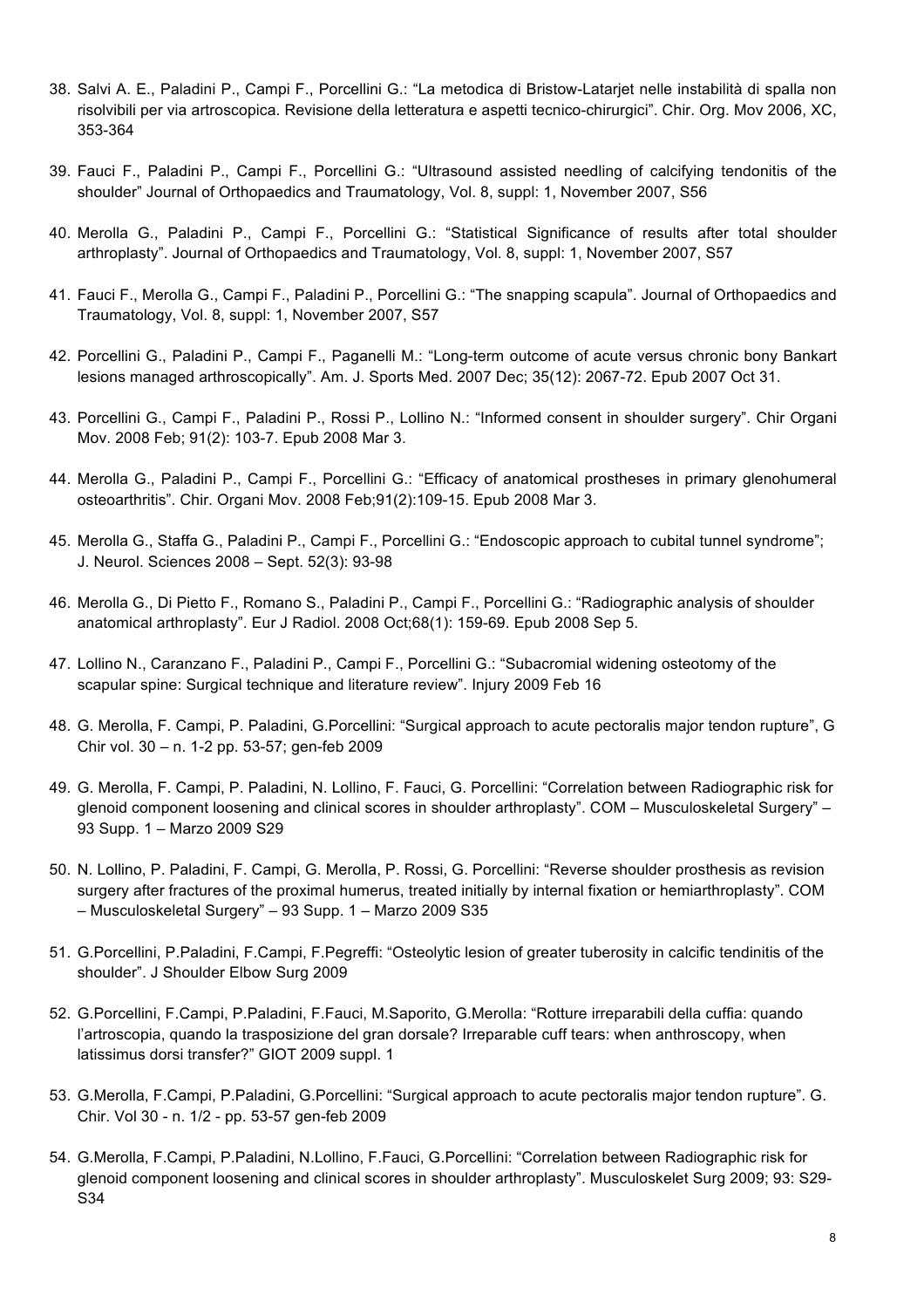- 55. N.Lollino, P.Paladini, F.Campi, G.Merolla, P.Rossi, G.Porcellini: "Reverse shoulder prosthesis as revision surgery after fractures of the proximal humerus, treated initially by internal fixation or hemiarthroplasty". Musculoskelet Surg 2009; 93 S35-S39
- 56. G.Merolla, F.Campi, P.Paladini, E.Cavagna, G.Porcellini: "Multichannel computed tomography (MCCT) analysis of glenoid erosion in shoulder hemiarthroplasty: preliminary clinical application". Musculoskelet Surg 2010; 94: S71-S77
- 57. Pellegrini, P.Paladini, F.Pegreffi, M.Saporito, E.Cesari, F.Campi, G.Porcellini: "Ruolo della prevenzione negli sport over-head: test clinici e diagnostica per immagini". J. Sports Traumatol. 2010; 27
- 58. G.Merolla, E. De Santis, J.W.Sperling, F.Campi, P.Paladini, G.Porcellini: "Infraspinatus strenght assessment before and after scapular muscles rehabilitation in professional volleyball players with scapular dyskinesis". J Shoulder Elbow Surg 2010; 19: 1256-64
- 59. G. Merolla, E. De Santis, F. Campi, P. Paladini, G. Porcellini: "Infraspinatus scapula retraction test (ISRT): a reliable and practical method to assess infraspinatus strenght in overhead athletes with scapular dyskinesis". J Orthop Traumatol 2010; 11: 105-10
- 60. G.Merolla, E. De Santis, F.Campi, P.Paladini, G.Porcellini: "Supraspinatus and infraspinatus weakness in overhead athletes with scapular dyskinesis: strenght assessment before and after restoration of scapular muscolature balance". Musculoskelet Surg 2010; 94: 119-25
- 61. "Gleno-humeral arthritis in young patients: humerus resurfacing prostheses and meniscus interposition". International Congress in Shoulder and Elbow Surgery, book, Edinburgh, 5-8 September 2010
- 62. "Long-term subscapularis recovery after Bristow-Latarjet procedure". International Congress in Shoulder and Elbow Surgery, book, Edinburgh, UK 5-8 September 2010
- 63. Pellegrini, P. Garofalo, A.G. Cutti, I. Parel, P. Tonino, P. Paladini, F. Campi, G.Porcellini: "Upper Limb Functional Evaluation on Baseball Pitchers Through a Portable 3D Tracking System Based on Inertial Sensors". J Biomech 2010; 43: S1
- 64. Pellegrini A., Paladini P., Pegreffi F., Saporito M., Cesari E., Campi F., Porcellini G.: "Ruolo della prevenzione negli sport over-head: test clinici e diagnostica per immagini". J Sports Traumatol- vol. 27 - n. 1-2 Marzo-Giugno 2010
- 65. Paladini P., Campi F., Pellegrini A., Caranzano F., Porcellini G.: "Humeral bone defect after multiple surgeries in a post-traumatic case". Musculoskelet Surg. 2011 Jul;95 Suppl 1:S71-8. Epub 2010 Nov 21.
- 66. Porcellini G., Caranzano F., Campi F., Pellegrini A., Paladini P.: "Glenohumeral instability and rotator cuff tear". Sports Med Arthrosc. 2011 Dec; 19(4): 395-400.
- 67. Pegreffi F., Paladini P., Campi F., Porcellini G.: "Conservative management of rotator cuff tear". Sports Med Arthrosc. 2011 Dec; 19(4): 348-53.
- 68. Porcellini G., Caranzano F., Campi F., Paladini P.: "Instability and rotator cuff tear". Med Sport Sci. 2012; 57:41-52. Epub 2011 Oct 4.
- 69. Paladini P., Merolla G., De Santis E., Campi F., Porcellini G.: "Long-term subscapularis strength assessment after Bristow-Latarjet procedure: isometric study". J. Shoulder Elbow Surg. 2012 Jan; 21(1): 42-7. Epub 2011 Jun 29.
- 70. Lollino N., Pellegrini A., Paladini P., Campi F., Porcellini G.: "Gleno-Humeral arthritis in young patients: clinical and radiographic analysis of humerus resurfacing prosthesis and meniscus interposition". Musculoskelet Surg. 2011 Jul; 95 Suppl 1: S59-63.